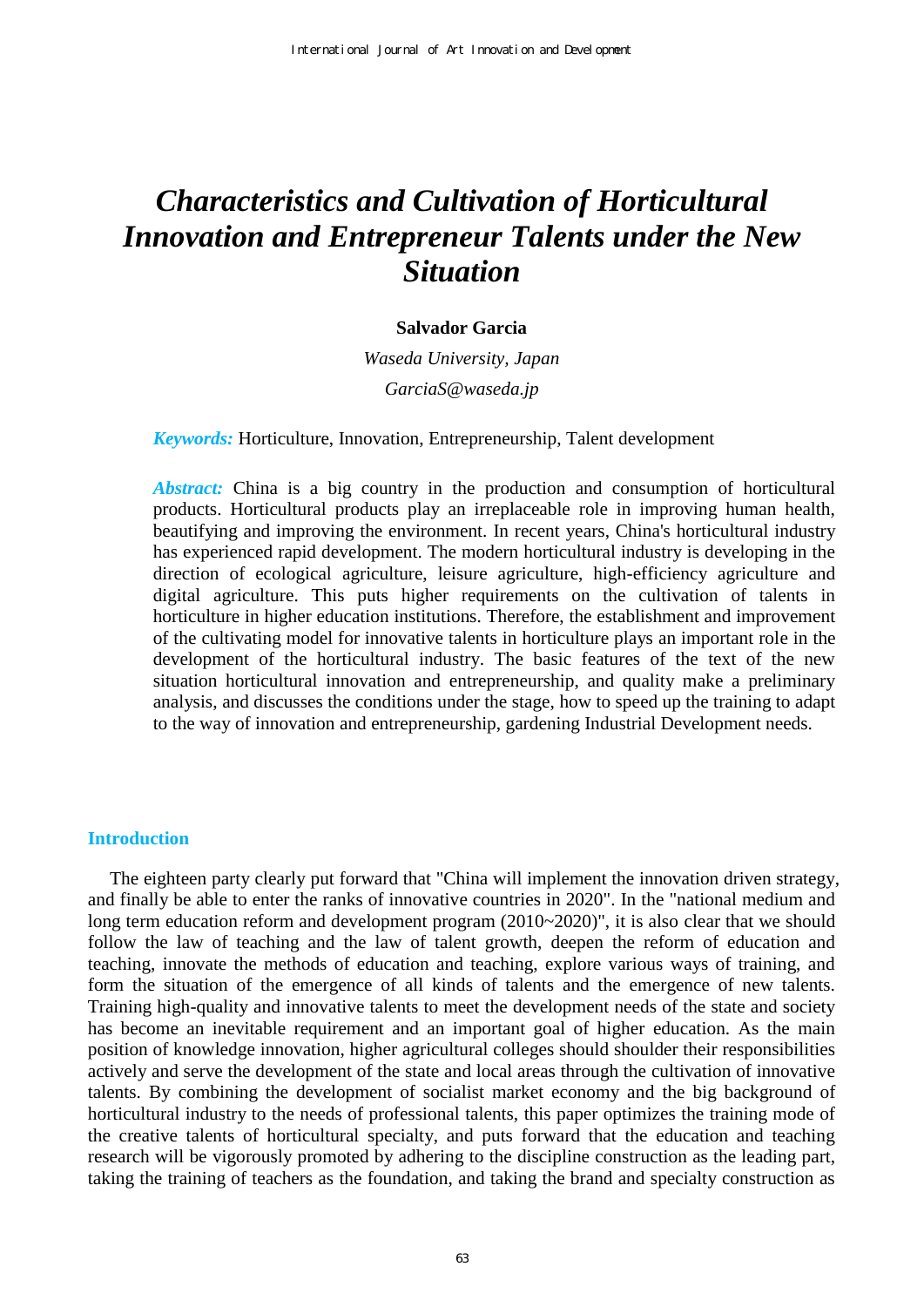the breakthrough. To promote professional research and promote teaching by teaching reform, from the formulation of talent training program to the monitoring of all aspects of teaching, to enhance the strength of professional education and to improve the quality of personnel training.

# **1. The Basic Characteristics of Horticultural Innovation and Entrepreneurial Talents**

Today, with the rapid development of world science and technology, innovation has become the focus of attention of the world. The concept of innovation was first proposed by American Austrian economist Schumpeter in 1912. According to the definition of bear bit, innovation is to establish a new production function, introducing new ideas and methods into economic activities to achieve a new combination of production factors. The concept of innovation encompasses a wide range of innovations involving both technological changes and non-technical changes. Later, people divided innovation into two major types of technological innovation (in addition to generalized technology, including science and technology) and institutional innovation. In a general sense, horticultural innovative talents refer to talents with innovative consciousness, innovative thinking, innovative ability, innovative emotion and innovative personality. It has the concepts and consciousness of advocating innovation, pursuing innovation and being proud of innovation. It has keen insight and creative imagination and active inspiration. Its thinking has the characteristics of divergence, diversity and rigor, and has strong information processing. Ability, ability to work, hands-on ability. As well as proficiency in the use of innovative techniques, but also with lofty ideals, firm beliefs and strong passion for innovation, such as a sense of humor, independence, perseverance, meticulous and good personality characteristics.

In addition to solid horticultural professional knowledge and certain innovative spirit, horticultural entrepreneurial talents should also have good social communication skills, complete humanities and social science knowledge, high organizational leadership, business understanding, and comprehensive coordination. Familiar with market analysis and economic principles. Because of the horticultural professional graduates who leave the school, most of them are engaged in horticultural production and horticultural products related industries. The horticultural crops need not only scientific technical guidance and services, but also organizational management and services. In order to adapt to the development of the social horticulture industry, management, invigorating circulation, deep processing of garden products, establishing market awareness, and creating brands and other talents.

#### **2. The Main Problems in the Cultivation of Innovative Talents for Horticulture**

The horticulture majors of higher agricultural colleges in China are mainly composed of two disciplines, such as fruit trees, vegetables, ornamental gardening, etc., which have the characteristics of wide professional discipline, basic content and large amount of information. At present, many horticultural majors in higher education institutions in China have attached great importance to the cultivation of innovative talents and have actively promoted through various measures. However, due to subjective and objective reasons, there are still some outstanding problems. The existence of these problems has always affected the quality of innovative talent training and its rapid improvement.

#### **2.1. Professional Training Model of Convergence with the Prevalent Custom**

Analysis of the existing talent training programs of higher agricultural colleges and universities found that the training model of horticultural professionals is similar to that of similar professions across the country, emphasizing and realizing the requirements of wide-caliber and thick-based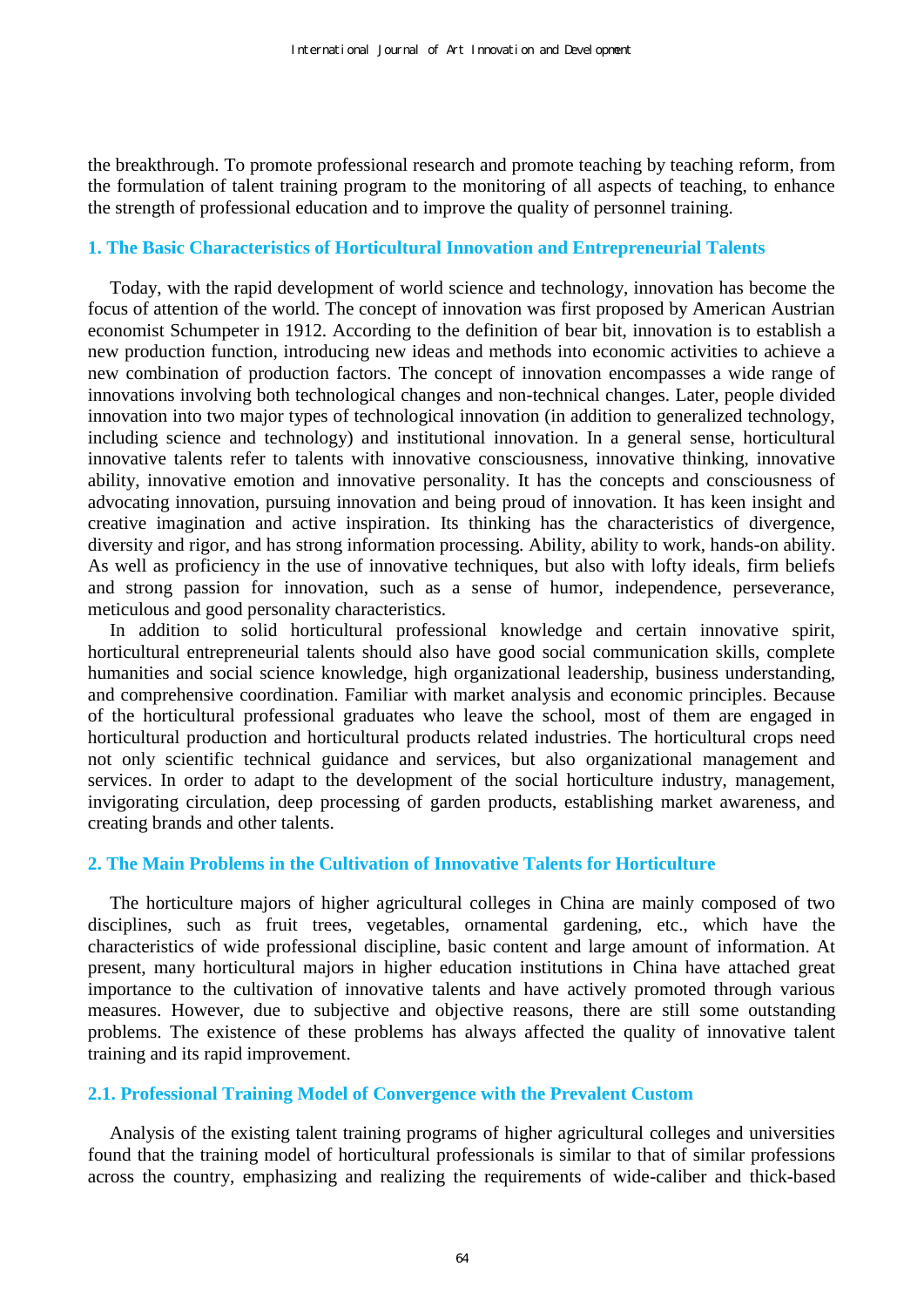education, but lacking the specialization, individualization and specialization of talent cultivation. That does not reflect professional features. Some key agricultural colleges are often famous for their distinctive colleges and specialties. The colleges and departments are famous for their specialties, but the existing professional training programs do not reflect professionalism, individuality and specialization, and regional economic development. There is still a certain gap in demand, which is not in line with the direction of local agricultural economic development. The horticulture major is a practical agricultural science major. In addition to mastering a solid basic theory, the professional talents trained should also possess scientific innovation ability, experimental ability, practical operation ability and practical ability. The existing professional training mode often ignores the professional characteristics; at the same time, the horticultural professional students learn professional knowledge under the same mode, lacking specific specialization and individualized training programs.

# **2.2. The Curriculum is Lack of Systematic and Comprehensive**

Due to the intersection of disciplines, the content of a certain course of the horticulture profession will appear in several disciplines, which will result in duplication of the course content, wasting college students' time and reducing their enthusiasm for learning. In addition, the curriculum setting tends to focus on the teaching of decentralized courses, such as organizational training techniques, the various steps and methods of organizational training will be taught in the plant organization training course, and the application of tissue culture techniques in breeding will be analyzed in the breeding course. In the cultivation course, tissue culture is a form of asexual reproduction, but the design and teaching of comprehensive organizational training technology courses is lacking. At the same time, the focus of the course is not combined with future practice, forming a systematic knowledge system, the decentralized teaching of the course content and the intersection between the courses, so that the imparted knowledge is not well absorbed. The cultivation of innovative ability often needs college students to establish in comprehensive learning. The existing training programs lack comprehensive design experiments, and it is difficult to give full play to the innovative thinking and creativity of college students.

#### **2.3. Urgently Improve the Quality and Level of Practical Teaching**

The contradiction between the conditions for running horticulture and the needs of social development is outstanding. The speed of improvement of school-running conditions lags behind the expansion of school-running scale, while the horticultural science and technology achievements are mostly public welfare, social benefits and low economic returns. The expansion of school scale and the surge in personnel make it difficult to meet the development needs of laboratories and practical teaching bases. The original suitable places have gradually failed to load a large number of teaching experiments and resource learning needs, which has affected the cultivation of practical hands-on ability and quality of college students. As an important part of the teaching system of colleges and universities, practical experimental teaching has always played an important role in strengthening the practical ability and innovation consciousness of college students and achieving the coordinated development of knowledge, ability and quality.

#### **3. An Empirical Investigation on the Cultivation of Innovative Talents**

#### **3.1. Objective and Object of Investigation**

In recent years, newly established universities have transformed into application-oriented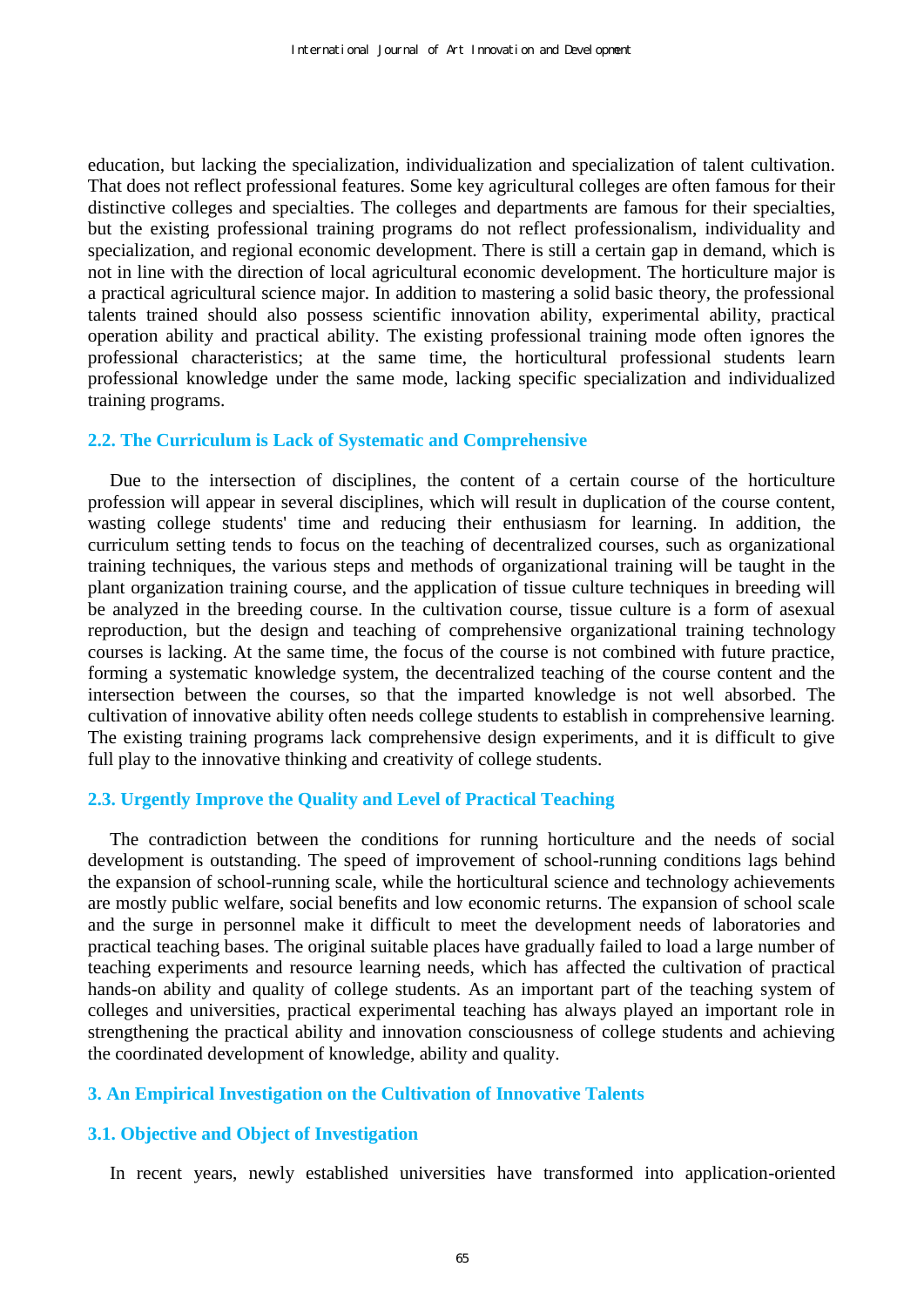universities to cultivate application-oriented talents for social development. In order to have a deep understanding of the talent training mode of application-oriented universities in the transition period and provide real data support for this study, the author needs to design a targeted questionnaire to analyze the current status and existing problems of the training mode of innovative horticulture talents in application-oriented universities.

#### **3.2. Multivariate Statistical Analysis**

There are many kinds of multivariate statistical analysis methods, and correlation analysis and multiple regression analysis are mainly adopted in this study.

First, correlation analysis is a statistical method to study the correlation between random variables, which studies whether there is a certain interdependent relationship between phenomena, and discusses the correlation direction and degree of specific interdependent phenomena. The correlation coefficient r has a value between -1 and 1, but can be any value in this range.

Second, multiple regression analysis is used to solve the problem of using multiple independent variables to estimate or predict the value of a dependent variable, and to make clear the actual influence of different independent variables on the dependent variable. The expression is:

$$
y = b_1 x_1 + b_2 x_2 + \dots + b_K x_K + a \tag{1}
$$

$$
Y = B_1 X_1 + B_2 X_2 + \dots + B_K X_K
$$
 (2)

#### **3.3. Results of Questionnaire Survey**

*Table 1. The investigation of the understanding degree of training objective and employment direction* 

|                     | Know very<br>well | Basic<br>understanding | Don't know<br>much | It is not<br>understand |
|---------------------|-------------------|------------------------|--------------------|-------------------------|
| Number of<br>people | 20                | 54                     | 104                | 22                      |
| Proportion          | 10%               | 27%                    | 53%                | 11%                     |

Table 1 shows a survey of students' understanding of the training objectives and employment direction of their major. The results showed that 10% knew very well, 27% knew very well, 53% didn't know very well, and 11% didn't know very well. From the above survey data, it can be seen that almost half of the students are not very familiar with the training objectives and employment direction of their major.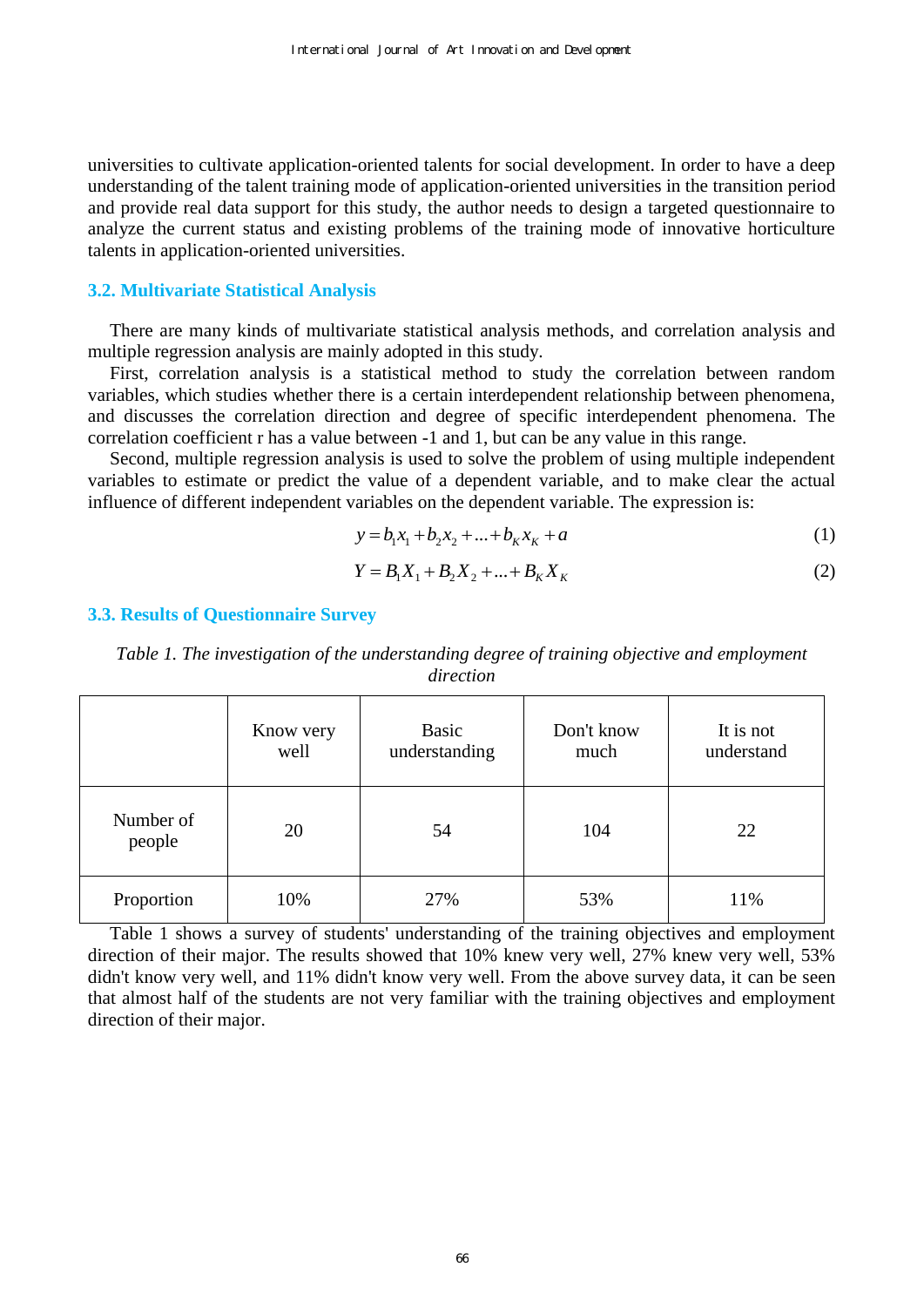

*Figure 1. Investigation on the cognition of the orientation of cultivating creative talents in horticulture* 

As shown in Figure 1, students' approval of applied innovative talents and skilled talents is the same kind of talents. The results: 20% strongly approve, 28% disapprove, 12% strongly disapprove, and 40% are unsure. According to the analysis of the above data, it can be concluded that more than half of the students are not clear about the orientation of the cultivation of applied and innovative talents and skilled talents, as well as their own orientation, according to the proportion of those who strongly agree with and are not sure about the choice.

# **4. Research and PRACTICE on the Cultivation Mode of Innovative Talents in Horticulture Specialty**

#### **4.1. Strengthen the Construction of Basic Conditions**

In order to ensure the quality of horticultural innovation and entrepreneurship training, we should strengthen the teaching infrastructure such as horticultural laboratories, practice bases and curriculum materials with local characteristics. We will build innovative laboratories, enrich the professional laboratory equipment of horticulture, open up to university students' innovative projects, create excellent research environments and conditions, and provide a platform for the development of innovative projects at all levels of college students. On the basis of professional laboratories, it fully reflects the new requirements of modern science and technology, comprehensively upgrades the level of horticultural professional laboratory equipment, establishes a teaching and skill training center for horticulture, and creates a platform for innovation and entrepreneurship. We will improve the existing practice bases and increase the number of practice bases including high-tech horticulture and urban horticulture, including leisure agriculture, sightseeing and gardening, factory seedlings, and plant factories, to achieve school-enterprise joint education.

# **4.2. Cultivate and Introduce Teachers from the Horticulture Profession**

Based on the talent resources of the school, we regularly study and analyze the current situation of the echelon structure of the discipline, formulate and implement the personnel training,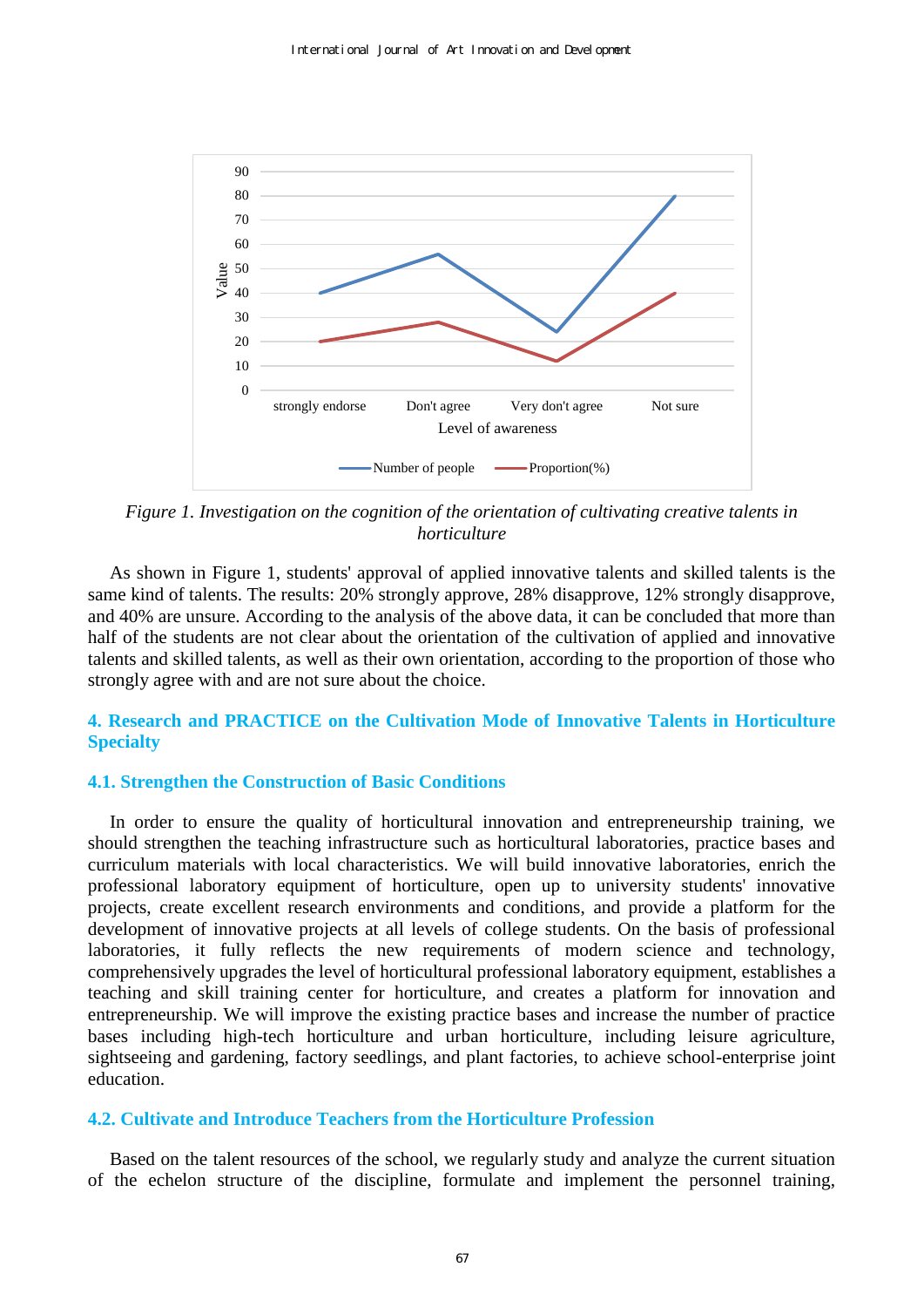introduction planning and annual plan, and give priority to the existing teachers of the discipline to send their studies at home and abroad or study for doctoral degrees to accelerate the improvement of their scientific research quality. And teaching level. In the introduction of talents, it pays attention to the "gold content" of its undergraduate education experience, and prioritizes the selection of educational personnel as "985 Project", " 211 Project" schools or graduates from key disciplines, laboratories and research institutes at or above the provincial and ministerial level. Improve the educational level of the teaching staff, optimize the structure of the professional title of the teaching staff, build a teaching team, and train key teachers to become teaching experts. Appointed senior experts in the production line as part-time instructors. He has rich practical experience in the field of horticulture, can improve the construction level of the practice teaching link of the subject, and has the technical expert who is instructing the undergraduate teaching practice activities to be employed as a part-time tutor. He comes to the school from time to time or opens a professional in the production practice base. Course lectures, guide undergraduate thesis, help establish an internship base, improve practical teaching conditions, guide or assist in the declaration of scientific research projects, participate in the formulation of professional development plans, and guide graduate employment.

# **4.3. Optimize Curriculum and Increase Student Flexibility**

Some proportion with the flexibility to existing gardening courses restructuring, optimization, focusing on basic courses in basic and professional courses, professional core courses of the premise, should increase the students to take courses to encourage students to take courses outside the professional horticulture Courses , such as economics, management, bank currency, land management, law, literature, etc. ,broaden the knowledge , optimize the knowledge structure , and lay a solid foundation for students to start their own business after graduation ; at the same time actively guide students to participate in the cultural quality education practice of college students , participate in social practice With the activities of science and technology going to the countryside , we are constantly honing our various capabilities , such as social communication skills, organizational management capabilities, cooperation and coordination capabilities, and psychological endurance.

# **4.4. Students Actively Involved in Innovation and Entrepreneurship Project**

In accordance with their own training plans, college students actively apply for innovative, entrepreneurial projects at the national, provincial, and university levels, either individually or by a team of several college students under the same tutor's name, and require at least one school level to be successfully completed before graduation. College students' innovation and entrepreneurship projects. In addition, through the development of innovative entrepreneurship projects and other research projects, leading college students to publish academic papers. The purpose of education is to enable university students to absorb and transform knowledge into a practical ability. The college aims to improve the innovative ability of college students, and the tutors help and guide them, so that college students can boldly practice, struggle in the difficulties, and make continuous progress. Through the development of college students' innovation and entrepreneurship projects, college students' professional knowledge, comprehensive ability, practical level and innovative thinking ability are all trained and improved. Publishing academic papers can also improve students' language expression ability and ability of summarizing analysis and logical reasoning.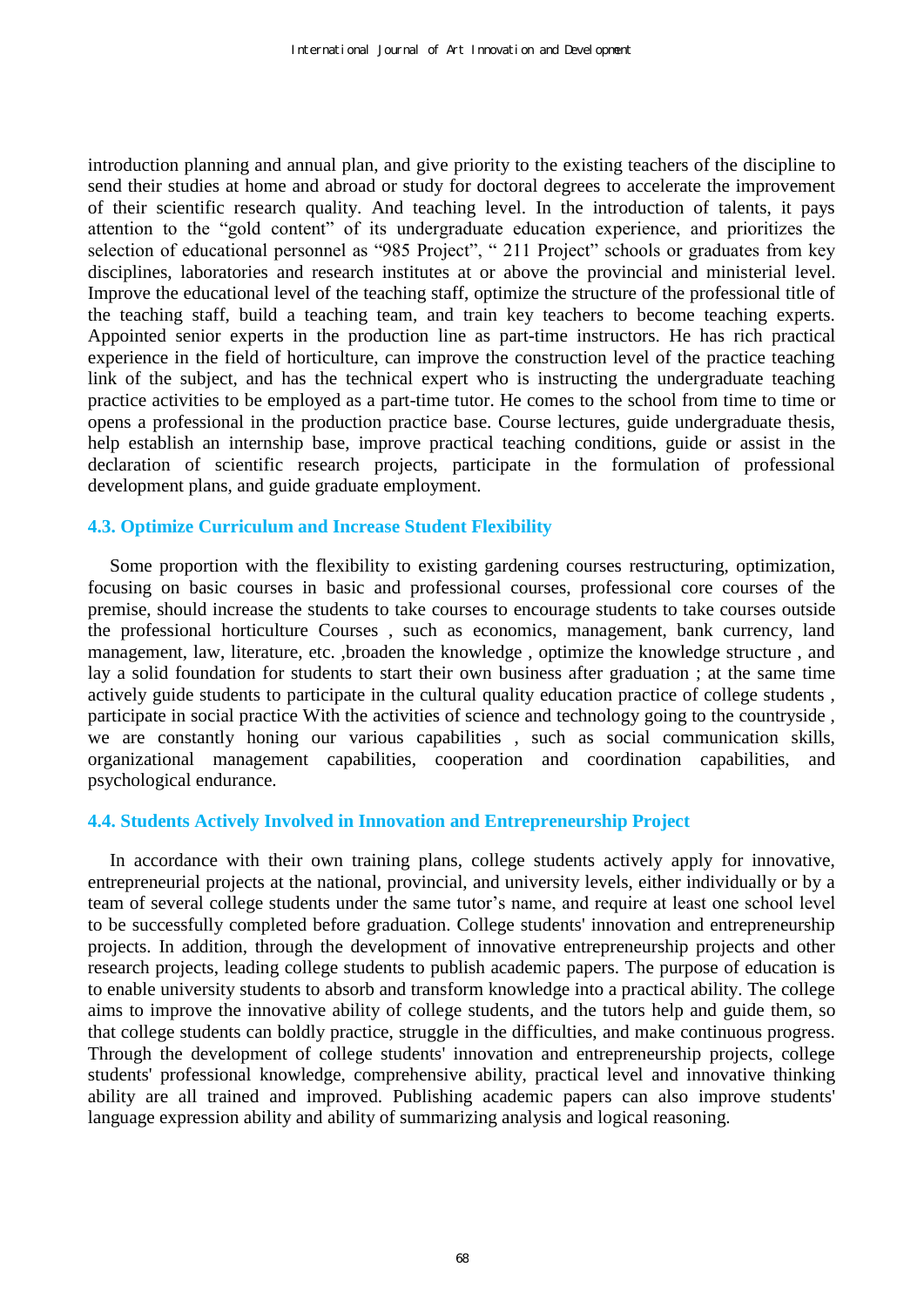#### **5. Conclusion**

China is a big agricultural country. In recent years, China's horticultural industry has developed rapidly, and society has a huge demand for horticultural talents. The optimized horticultural professional innovation training model has made breakthroughs in strengthening quality education, innovative education, classified education and practical ability training. Through the pilot application in the construction of national and provincial brand specialty in horticulture, the professional teaching conditions of horticulture, the construction of internal and external bases, the construction of teachers, and the construction of teaching materials have been significantly improved and enhanced. The comprehensive strength has been greatly improved.

#### **References**

- *[1]Sun D L, Zhang J, Lee J, et al. Mode for Cultivation of Diversified Informationized Innovative and Entrepreneurial Talents Research and Practice. Applied Mechanics & Materials, 2014, 519-520:1626-1629.*
- *[2]Chen G X. On the Formation of Innovative and Entrepreneurial Talents Cultivation Mechanism with Linkages among University, Government and Enterprise. University Education Science, 2015.*
- *[3]Sun P, Sun D. Discussion on the Cultivation of University Students' Innovation and Entrepreneurship Ability Based on Talents Training Mode. Shanxi Science & Technology, 2014.*
- *[4]Li G, Wang L. Study on the Curriculum System of the Cultivation of Innovation and Entrepreneurial Talents Majoring in Electronic Commerce// International Education, Economics, Social Science, Arts, Sports and Management Engineering Conference. 2016.*
- *[5]Song R, Liu Y. Research on the Platform Construction of Innovative and Entrepreneurial Talent Cultivation in Universities// International Conference on Management Science and Management Innovation. 2016.*
- *[6]Shen P. Promoting the Cultivation of Innovation and Entrepreneurial Talent in Higher Vocational Colleges with the Maker Education// International Conference on Innovations in Economic Management and Social Science. 2017.*
- *[7]Aiming R, Jiang H, Xin L I, et al. Cultivation Mechanism of College-Graduate Village Officials from the Perspective of "Innovative and Entrepreneurial" Talents:Taking Anhui Agricultural University as an Example. Journal of Anhui Agricultural University, 2017.*
- *[8]Liao X, Huang S, Qian L, et al. Study on the Cultivation of the Innovation and Entrepreneurship Ability of Ethnic Regions Pharmaceutical Talents in the Internet Plus Era. Guangdong Chemical Industry, 2016.*
- *[9]Mingquan Y E, Yin R, Wang Q, et al. Innovation and Entrepreneurship Talent Cultivation of Medical Informatics Guided by "Internet + healthcare". Journal of Hefei Normal University, 2017.*
- *[10]Zhang Z, Sun J, University X. Study on Innovation and Entrepreneurship Talents Cultivation in Application-oriented Onstitutes. Farm Products Processing, 2017.*
- *[11]Wang H, Huang J Q, Zhang M, et al. Investigation of Evaluation System of Practical Teaching for Cultivation of Horticultural "Innovation and Entrepreneurship" Talents——Taking Anhui Agricultural University as an Example. Journal of Anhui Agricultural Sciences, 2015.*
- *[12]Shao-Peng Y U, Wang G R, Dong J, et al. The Optimized Cultivation of Innovation and Entrepreneurship- Oriented Talents Majored in Geography——Based on the Comparison Between China and U. S. A. Heilongjiang Researches on Higher Education, 2016.*
- *[13]Hao-Yuan M A, Hua-Liang L U, Liang-Liang G U. A Study on the Cultivation of College Students' Innovative and Entrepreneurial Capability in the New Situation—A Case Study of*